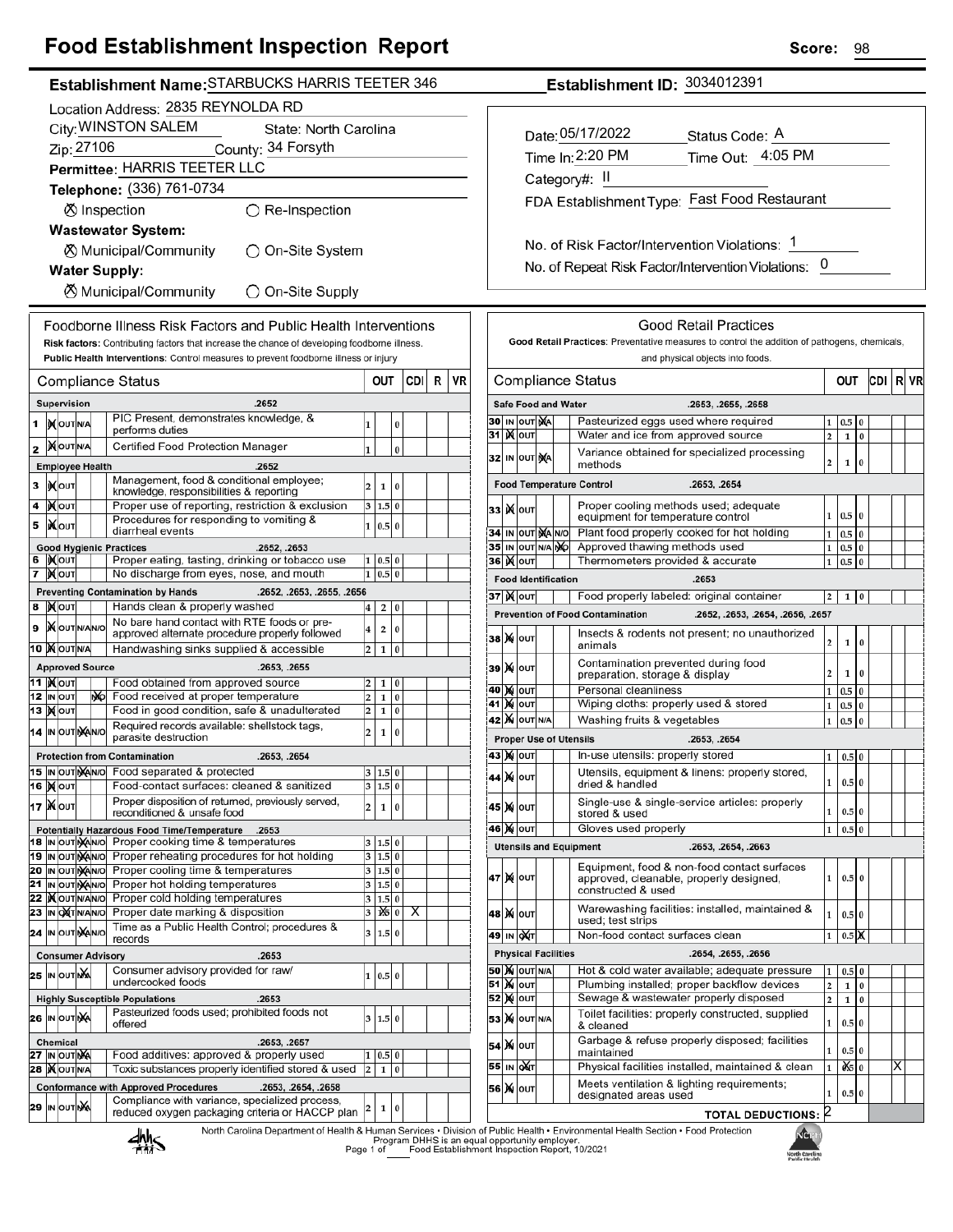## $\overline{\phantom{a}}$

|                                                                       |                                                                                                     |                 |          | <u>Comment Addendum to Food Establishment Inspection Report</u>                                      |           |          |      |
|-----------------------------------------------------------------------|-----------------------------------------------------------------------------------------------------|-----------------|----------|------------------------------------------------------------------------------------------------------|-----------|----------|------|
| Establishment Name: STARBUCKS HARRIS TEETER 346                       |                                                                                                     |                 |          | Establishment ID: 3034012391                                                                         |           |          |      |
| Location Address: 2835 REYNOLDA RD<br>City: WINSTON SALEM<br>State:NC |                                                                                                     |                 |          | Date: 05/17/2022<br>$X$ Inspection Re-Inspection<br>Comment Addendum Attached?   X<br>Status Code: A |           |          |      |
| Zip: 27106<br>County: 34 Forsyth                                      |                                                                                                     |                 |          | Water sample taken? $\Box$ Yes $\Box$ No<br>Category #: II                                           |           |          |      |
| Water Supply:                                                         | Wastewater System: X Municipal/Community   On-Site System<br>■ Municipal/Community □ On-Site System |                 |          | Email 1:jhawley@harristeeter.com                                                                     |           |          |      |
|                                                                       | Permittee: HARRIS TEETER LLC                                                                        |                 |          | Email 2:                                                                                             |           |          |      |
|                                                                       | Telephone: (336) 761-0734                                                                           |                 |          | Email 3:                                                                                             |           |          |      |
|                                                                       |                                                                                                     |                 |          | <b>Temperature Observations</b>                                                                      |           |          |      |
|                                                                       |                                                                                                     |                 |          | Effective January 1, 2019 Cold Holding is now 41 degrees or less                                     |           |          |      |
| Item<br>ANSI - 7/31/2023                                              | Location<br>Jerry Myers                                                                             | Temp Item<br>00 | Location |                                                                                                      | Temp Item | Location | Temp |
| hot water                                                             | 3-comp sink                                                                                         | 127             |          |                                                                                                      |           |          |      |
| qt sanitizer (ppm)                                                    | 3-comp sink                                                                                         | 200             |          |                                                                                                      |           |          |      |
| qt sanitizer (ppm)                                                    | spray bottle                                                                                        | 200             |          |                                                                                                      |           |          |      |
| soymilk                                                               | 2 door cooler                                                                                       | 40              |          |                                                                                                      |           |          |      |
| whole milk                                                            | 2 door cooler                                                                                       | 40              |          |                                                                                                      |           |          |      |
|                                                                       |                                                                                                     |                 |          |                                                                                                      |           |          |      |
|                                                                       |                                                                                                     |                 |          |                                                                                                      |           |          |      |
|                                                                       |                                                                                                     |                 |          |                                                                                                      |           |          |      |
|                                                                       |                                                                                                     |                 |          |                                                                                                      |           |          |      |
|                                                                       |                                                                                                     |                 |          |                                                                                                      |           |          |      |
|                                                                       |                                                                                                     |                 |          |                                                                                                      |           |          |      |
|                                                                       |                                                                                                     |                 |          |                                                                                                      |           |          |      |
|                                                                       |                                                                                                     |                 |          |                                                                                                      |           |          |      |
|                                                                       |                                                                                                     |                 |          |                                                                                                      |           |          |      |
|                                                                       |                                                                                                     |                 |          |                                                                                                      |           |          |      |
|                                                                       |                                                                                                     |                 |          |                                                                                                      |           |          |      |
|                                                                       |                                                                                                     |                 |          |                                                                                                      |           |          |      |
|                                                                       |                                                                                                     |                 |          |                                                                                                      |           |          |      |
|                                                                       |                                                                                                     |                 |          |                                                                                                      |           |          |      |
|                                                                       |                                                                                                     |                 |          |                                                                                                      |           |          |      |
|                                                                       |                                                                                                     | First           |          | Last                                                                                                 |           |          |      |
|                                                                       | Person in Charge (Print & Sign):                                                                    |                 |          |                                                                                                      | and water |          |      |
|                                                                       |                                                                                                     | First           |          | Last                                                                                                 |           |          |      |
|                                                                       | Regulatory Authority (Print & Sign): Travis                                                         |                 | Addis    |                                                                                                      |           |          |      |

REHS Contact Phone Number:

REHS ID: 3095 - Addis, Travis

● Division of Public Health ● Environmental Health Section<br>DHHS is an equal opportunity employer.<br>\_\_\_\_ Food Establishment Inspection Report, 10/2021 • Food Protection Program North Carolina Department of Health & Human Services Page 1 of



Verification Required Date: